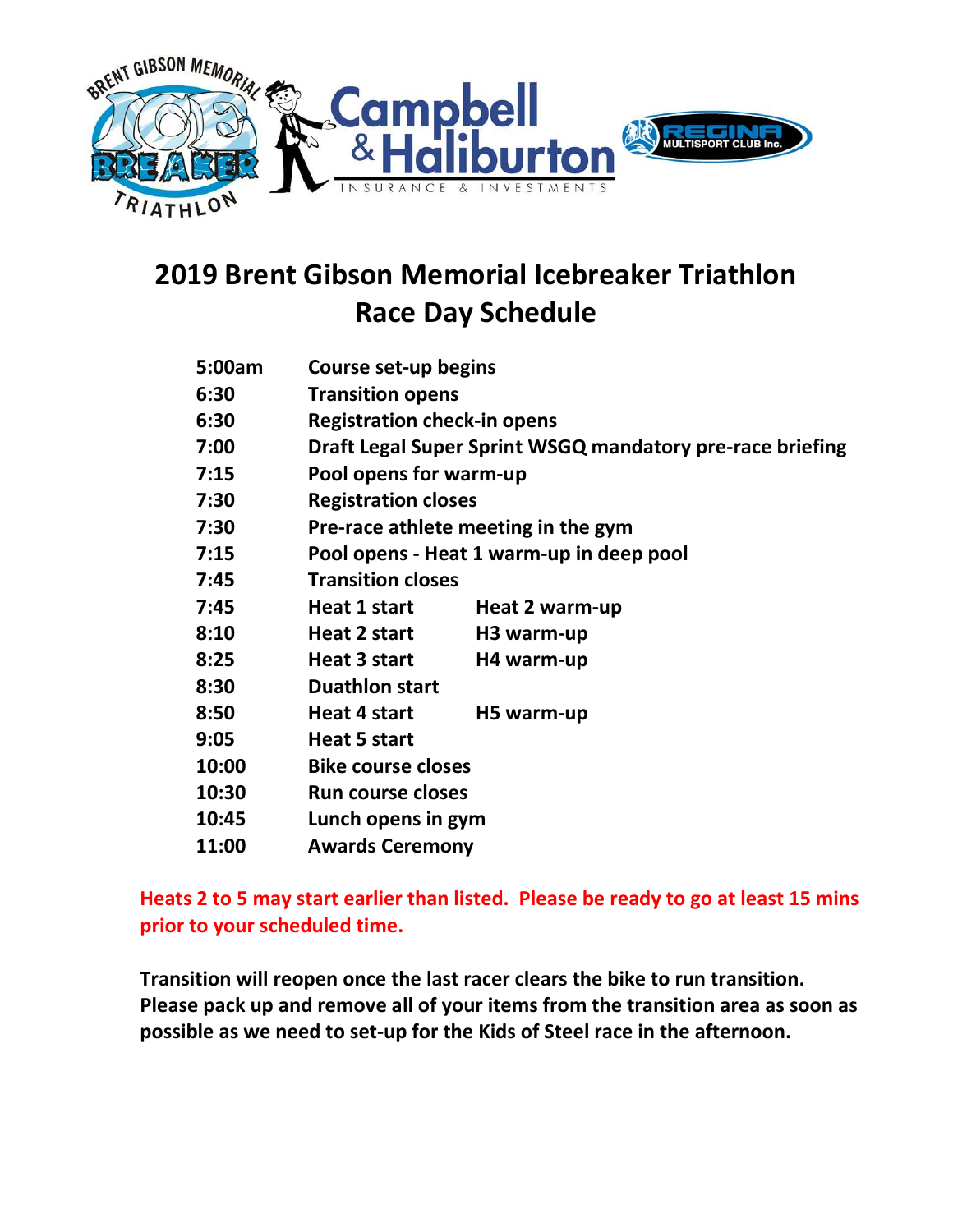

## RACE-DAY GENERAL

- Parking lot assigned to use for this event is lot 8 and 10 at the UofR
- https://www.uregina.ca/fm/parking/events/2019/05/Icebreaker.html
- No ipods, mp3 players, earphones, etc.
- Smart devices (phones, watches, etc.) can be used during the race for its GPS/bike computer, pace calculator/heart rate capabilities, etc. but cannot be used for any purpose that would be distracting to other athletes (eg texting, phone calls, taking videos or pictures or using social media).
- There are maximum time limits for the swim to keep the race moving along. Have no fear; you can still keep on racing!
- Thank your volunteers!!! Remember this is fun  $\odot$
- Have a great race and enjoy the day!

## SWIM

- All swimmers start individually please see the swim lane document for details.
- Warm up time will be allowed in the deep tank when the previous heat begins their race. Please be careful, there are no lane ropes.
- No one is allowed on pool deck unless your heat is next.
- No flip turns (except for the Draft Legal Super Sprint event)
- You may touch the bottom, but no walking/forward movement while doing so.
- To pass, touch the person's feet ahead of you. If you feel your feet touched, swim to the end of the lane, step aside and allow the person to pass. Continue behind them. (Keep in mind you will be faster drafting behind someone and it may feel slower than your normal pace although you are actually going faster.)
- No running on pool deck.
- You will be given a BGMI swim cap, which you must wear so the lap counters can accurately count laps.
- Max. time limit for the Super Sprint distance will be 20minutes and Sprint will be 30minutes. You will be signalled to stop once the time is up. You will not be disqualified and can move on to transition.